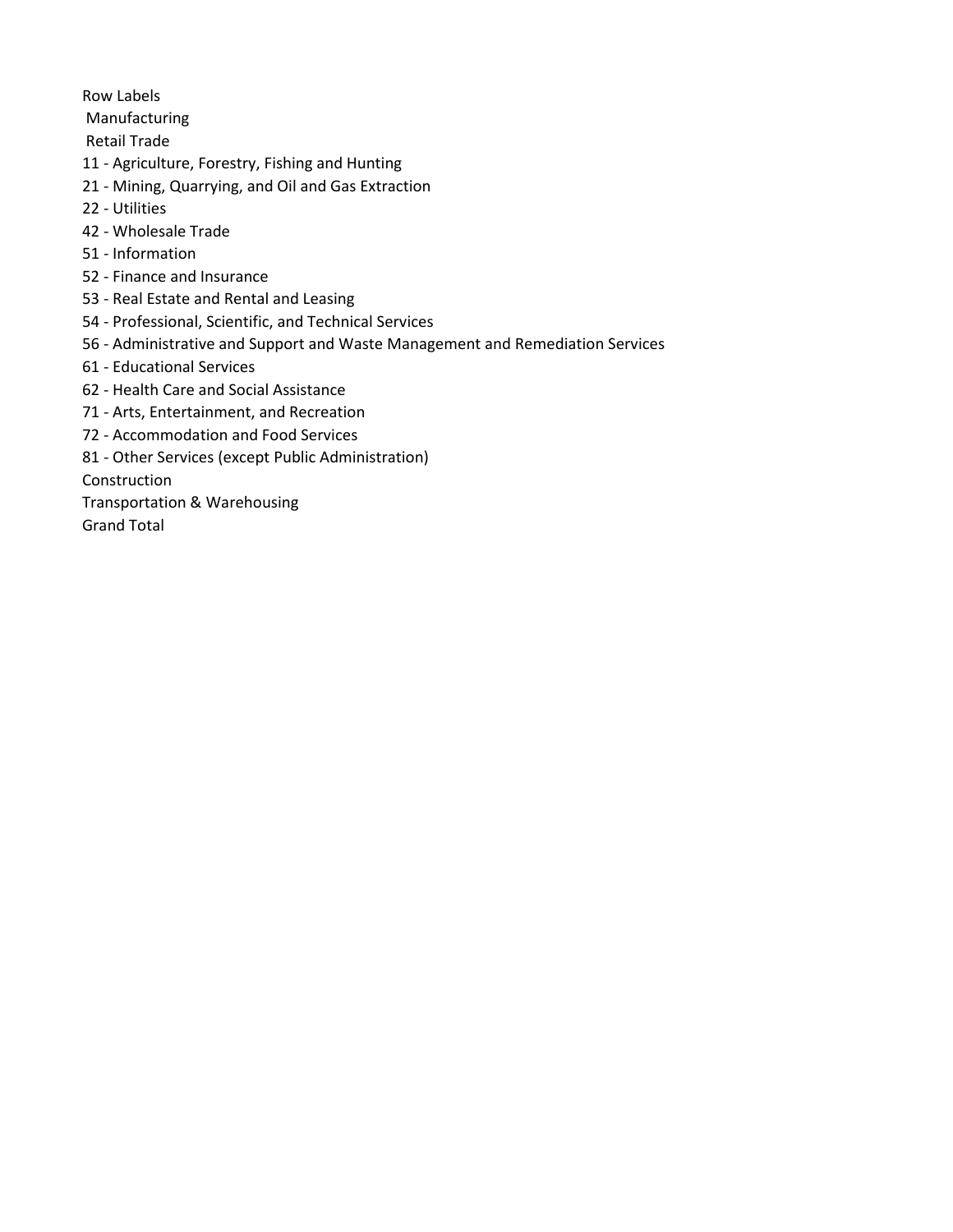| Raw Unmet Need/Rev Decline |                | <b>Total Award Amount</b> |                | <b>Remainder Unmet Need</b> |                |
|----------------------------|----------------|---------------------------|----------------|-----------------------------|----------------|
| Ş                          | 60,468,417.40  | \$                        | 19,783,829.24  | \$                          | 50,937,410.29  |
| \$                         | 32,727,157.23  | \$                        | 10,099,347.50  | \$                          | 25,652,134.36  |
| \$                         | 6,684,423.37   | \$                        | 2,551,967.65   | \$                          | 4,747,488.15   |
| \$                         | 99,648.98      | \$                        | 62,031.19      | \$                          | 37,617.79      |
| \$                         | 3,215,478.94   | \$                        | 761,709.22     | \$                          | 2,484,250.78   |
| \$                         | 21,488,082.63  | \$                        | 6,772,467.03   | \$                          | 16,254,598.07  |
| \$                         | 4,266,714.62   | \$                        | 2,946,836.86   | \$                          | 3,210,081.89   |
| \$                         | 210,453.62     | \$                        | 270,375.70     | \$                          | 159,931.04     |
| \$                         | 1,566,353.83   | \$                        | 1,607,909.60   | \$                          | 1,049,855.53   |
| \$                         | 17,960,805.99  | \$                        | 11,890,994.07  | \$                          | 16,047,504.37  |
| \$                         | 42,481,981.73  | \$                        | 9,338,645.93   | \$                          | 35,332,259.96  |
| \$                         | 47,555,995.17  | \$                        | 6,722,746.25   | \$                          | 47,786,632.06  |
| \$                         | 1,470,304.04   | \$                        | 4,857,404.69   | \$                          | 3,346,547.79   |
| \$                         | 24,324,471.62  | \$                        | 13,611,478.45  | \$                          | 21,961,702.74  |
| \$                         | 52,634,049.18  | \$                        | 14,437,524.47  | \$                          | 40,701,351.55  |
| \$                         | 9,444,081.57   | \$                        | 8,977,540.13   | \$                          | 7,072,166.06   |
| \$                         | 58,793,800.58  | \$                        | 21,138,220.65  | \$                          | 48,679,654.62  |
| \$                         | 16,141,083.40  | \$                        | 4,689,947.64   | \$                          | 14,683,405.59  |
| \$                         | 401,533,303.90 | \$                        | 140,520,976.27 | \$                          | 340,144,592.64 |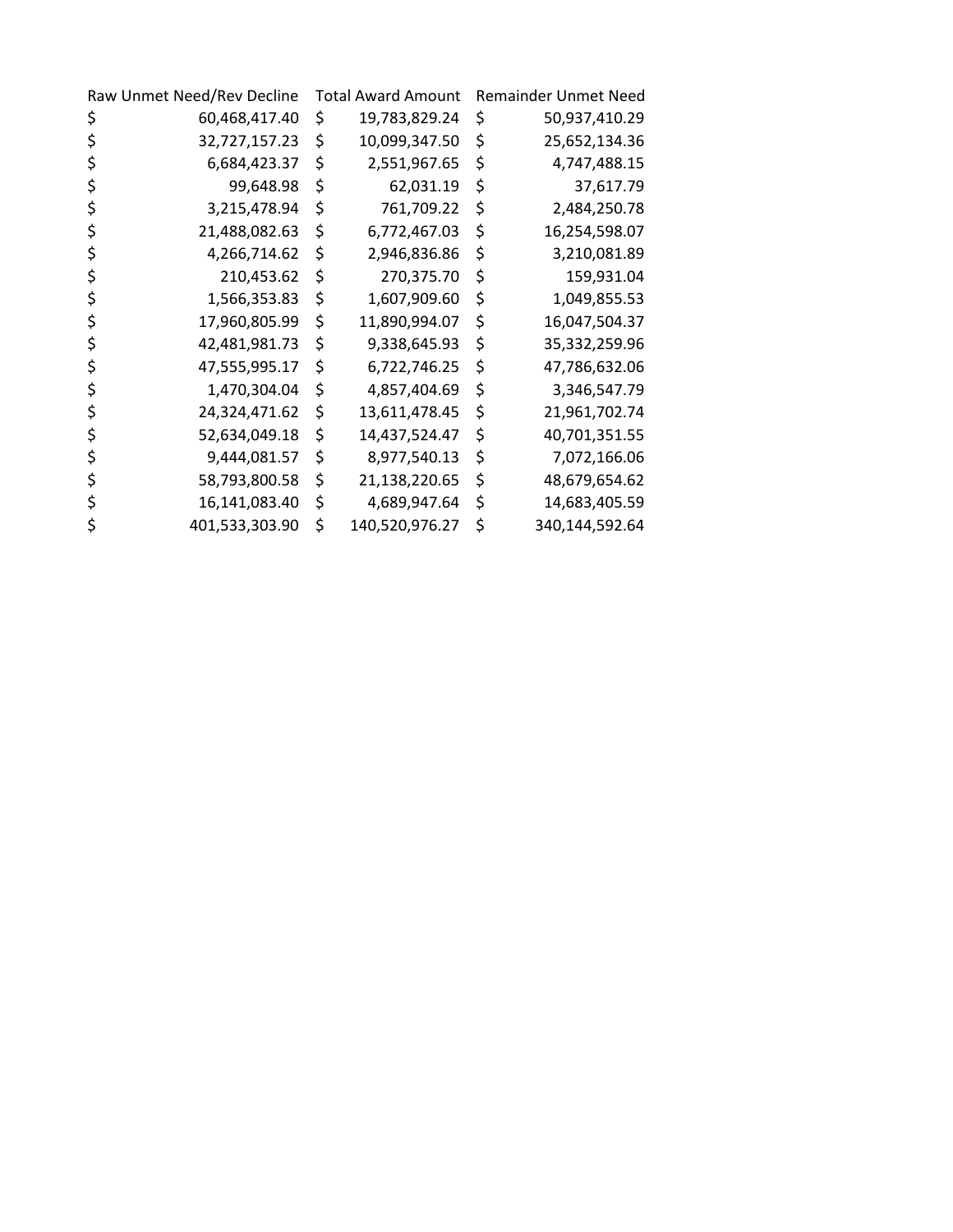| Sum of Sum of Number of Employees |         | Sum of Sum of EIDL Amount | Sum of Sum of SBA PPP Comp Amount |
|-----------------------------------|---------|---------------------------|-----------------------------------|
| 5621 \$                           |         | 3,310,100.00              | \$<br>49,592,217.25               |
| $1532 \; \zeta$                   |         | 1,340,431.68              | \$<br>7,866,240.40                |
| $264$ \$                          |         | 210,900.00                | \$<br>1,331,397.14                |
| 4                                 | $\zeta$ |                           | \$                                |
| 6                                 | \$      | 2,000.00                  | \$                                |
| $561$ \$                          |         | 846,500.00                | \$<br>4,967,874.10                |
| 796\$                             |         | 269,400.00                | \$<br>4,930,903.92                |
| $44 \;$ \$                        |         | 8,000.00                  | \$<br>354,585.00                  |
| $152 \; \text{S}$                 |         | 377,100.00                | \$<br>1,405,754.24                |
| $1772$ \$                         |         | 2,482,982.00              | \$<br>17,432,254.78               |
| 3715 \$                           |         | 670,800.00                | \$<br>10,272,419.20               |
| 5082 \$                           |         | 1,628,800.00              | \$<br>14,816,811.13               |
| $2139$ \$                         |         | 1,522,981.44              | \$<br>10,078,902.22               |
| $9100$ \$                         |         | 2,515,111.00              | \$<br>20,645,378.76               |
| 4946 \$                           |         | 1,435,878.63              | \$<br>12,773,739.97               |
| $1917$ \$                         |         | 1,713,011.57              | \$<br>10,491,494.24               |
| 3763 \$                           |         | 3,911,900.00              | \$<br>31,695,162.58               |
| $1568 \; \zeta$                   |         | 1,795,200.00              | \$<br>8,745,991.19                |
| 42982 \$                          |         | 24,041,096.32             | \$<br>207,401,126.12              |
|                                   |         |                           |                                   |